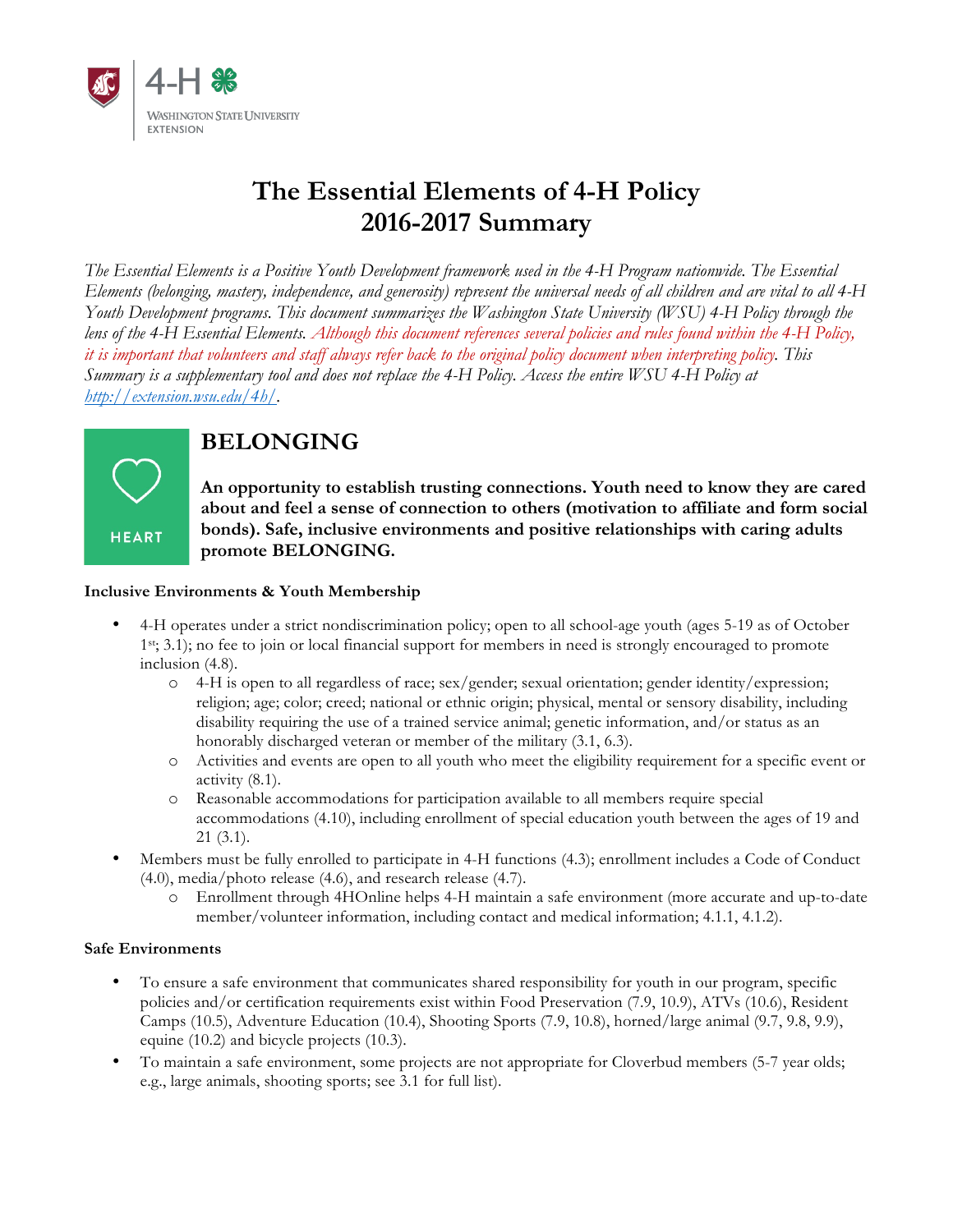- All enrolled leaders are trained as mandated reporters, and are required to report all suspected forms of child abuse or neglect. (13.1, 13.2, 7.4)
- In order to promote a sense of professionalism and safety among volunteers (and youth) clear guidelines are provided around identification and reporting of sexual harassment and misconduct. (13.7)
- If there is unlawful activity or an immediate or direct threat to the health or safety (both physical and psychological) to people, property, or animals; disruption of a program or activity, or it appears such behavior is likely to take place; staff or supervising volunteers **MUST** take immediate preventative actions which include intervention and reporting incidents to their Extension office. (10.1).
- If unacceptable behavior is observed/reported, WSU Extension 4-H Faculty and/or staff may conduct an investigation into the alleged incident, which may result in corrective or disciplinary action (7.14.1, 7.14.2, 7.14.3).

#### **Volunteers (Positive Relationships with Caring Adults)**

- WSU 4-H Certified Volunteers are officially designated as representatives and leaders of the 4-H program. They supervise and direct county and club 4-H programs and projects. They work under the direction of WSU Extension personnel to ensure that the objectives and standards of the WSU Extension 4-H Youth Development Program are met (7.12, 7.13, see 7.3.1 for volunteer role descriptions).
	- o All Certified WSU 4-H Volunteers must complete the volunteer certification process which includes an application, references (7.4.1), background check (7.4.2), interview with WSU 4-H staff, in-person training and/or e-learning modules, 4HOnline enrollment (7.5), and receive a WSU Volunteer Hours Database login (see 7.4 for process details).
	- o At any point in time, WSU Extension 4-H Faculty may terminate the certification process. Incomplete certifications will be terminated within 1 year (7.4).
- Resource Volunteers provide educational and resource services for 4-H under the guidance and direct supervision of a WSU 4-H Certified Volunteer or staff and are expected to adhere to the Washington 4-H Adult Code of Conduct. To ensure a safe environment, 4-H clubs are required to document the services provided by resource volunteers and WSU Extension has the right to require a resource volunteer to complete any part of the Volunteer Application process (7.3.2). If a person is volunteering time and expertise to 4-H and/or are in contact with youth in an ongoing basis, then this person needs to become a Certified 4- H Volunteer (7.3.1, 7.3.2).
- Any adult with independent supervision of a 4-H youth/member overnight (e.g. chaperone, host family) must be an enrolled, Certified 4-H Volunteer who has successfully completed the screening process (7.4, 8.2, 13.3.2).
- Volunteers are REQUIRED to report their hours through the WSU Extension Volunteer Hours Database for all time provided to the 4-H Program.
	- o 4-H Certified Adult Volunteer Leaders and Resource Volunteers are protected under the state of Washington tort claims law for acts or omissions while performing, or in good faith purporting to perform, their official duties. Volunteers must be enrolled and reporting hours for WSU to assume responsibility for liability protection (7.12).

#### **Club Charter & Belonging**

- All 4-H Clubs must be chartered through their local Extension Office by 4-H National Headquarters at the USDA and the WSU Extension 4-H Youth Development Program in order to be recognized as part of 4-H, and to be authorized to use the 4-H Name and Emblem (see 6.3 for charter requirements).
- Any person, company or entity desiring to use the 4-H Name and/or Emblem **MUST** receive approval from the county 4-H office before doing so. (12.1.1, 12.1.2)
	- o Clubs need approval from county 4-H office for custom 4-H designs (11.4.2).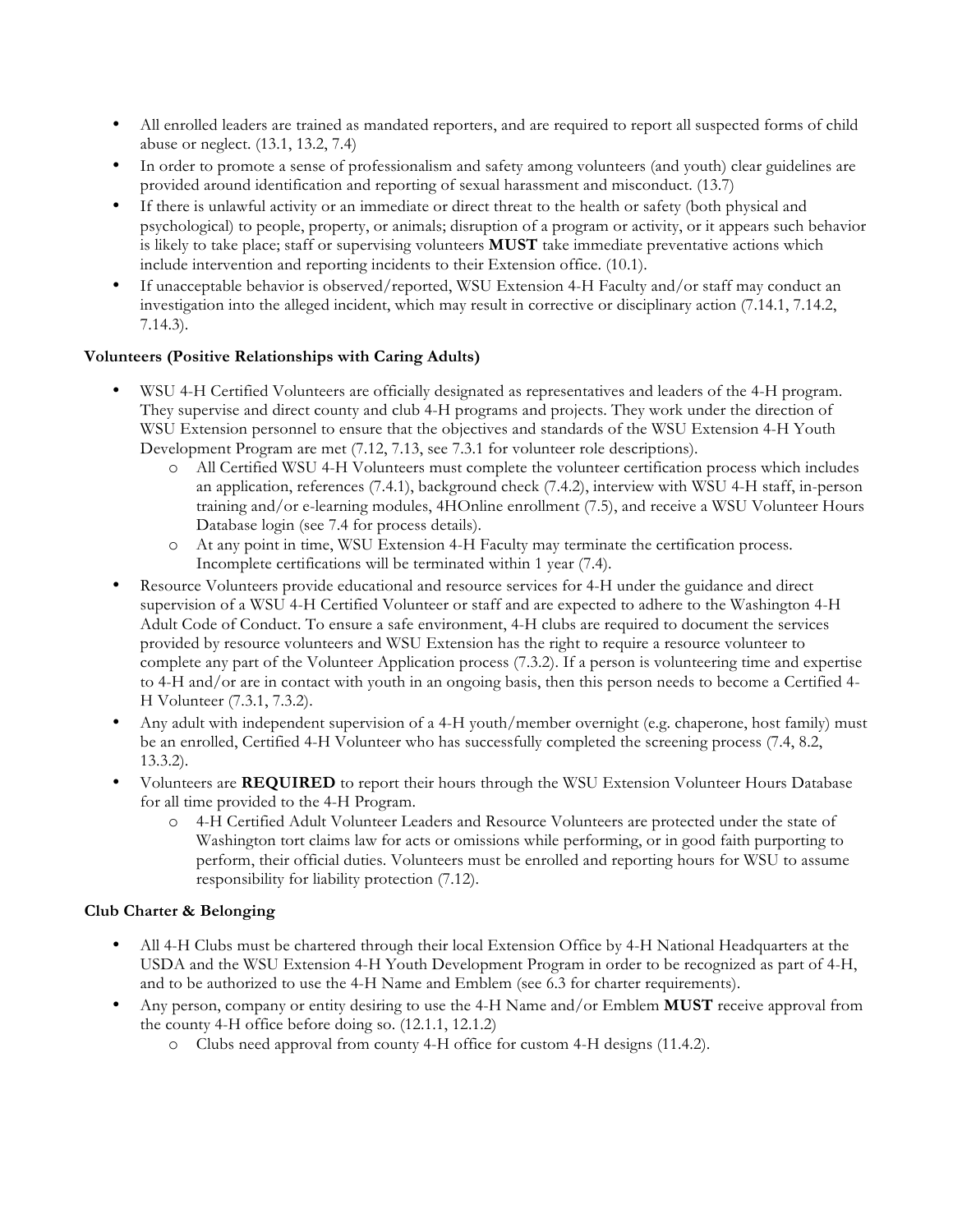# **MASTERY**

**HEAD** 

**An opportunity to solve problems and meet goals. Youth need to feel they are capable, and experience success at meeting challenges aligned with their own interests. Engagement in learning (motivation to work hard and attain excellence), and opportunities to learn promote MASTERY.**

- Membership age divisions allow authentic engagement in learning and opportunities for youth to experience success as they meet developmentally appropriate challenges (allows for physically and emotional safety; see 3.1 for 4-H age division breakdown).
	- o Cross-age division competition is not allowed (3.1).
- While enrollment is open year-round, some opportunities have enrollment deadlines so that members have an adequate opportunity to practice important project safety guidelines and skills, and build responsibility before demonstrating their project knowledge at events like the fair (4.2).
- A club should meet regularly, a minimum of 6 regular meetings supplemented by project activities and events, (6.3) and provide a progressive series of educational experiences (6.1) so youth have engaging opportunities to learn and work towards mastery.
- In order to create a greater breadth of experiences and learning opportunities, 4-H offers many different delivery modes including individual family units, after-school programming and camps and short term/special interest programs (5.2).
- To encourage greater responsibility and project mastery, 4-H animal science volunteers may educate members and their families in the normal course of their 4-H activities in the areas of animal care, production, and management (10.7).
- 4-H members need not own their 4-H project animals and may lease a market animal if it is not to be sold at a junior livestock auction (9.3). Two 4-H members may jointly care for and show one animal as long as they do not compete against each other (9.5).
- Showmanship is a required educational activity for each species of animal shown in 4-H classes at community fairs, county fairs, State 4-H Fair qualifying events, youth shows, and the State 4-H Fair (9.4).
- In order to allow youth the necessary time to learn about, provide regular care for and manage their project animal/s species-specific care and/or ownership timeframes must be met before official exhibit activities (see 9.6 for species-specific regulations).
- Youth can participate in both 4-H and FFA, but cannot exhibit the same project/animal for each program during the same year (12.2.1).

**HEALTH** 

## **INDEPENDENCE**

**An opportunity to build self-control and responsibility. Youth need to know that they are able to influence people and events through decision-making and action. Opportunities for self-determination and to see oneself as an active participant in the future promote INDEPENDENCE.**

- 4-H evaluates programming and learning outcomes in order to improve and learn more about positive youth development principles and related strategies. Program participants have opportunities to participate, have their input valued and experience being able to influence programming (4.7).
- A club must enroll at least 5 members (from 3 different families); ensuring that all youth officer roles are filled so that youth are involved in decision making and leadership of the club (6.3).